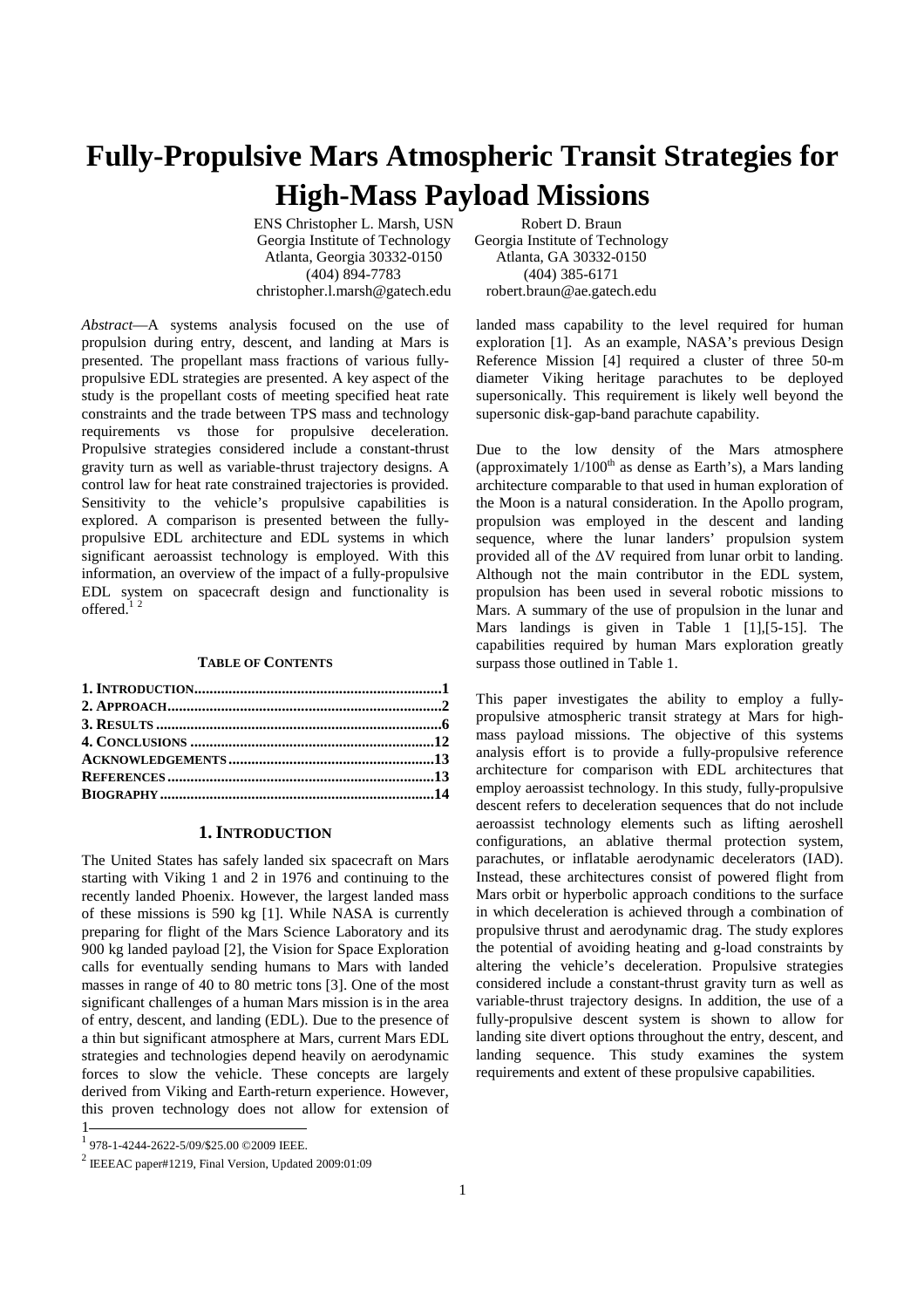|                           | Apollo                       | Viking 1/2       | <b>MPF</b>                      | <b>MER-A/B</b>                  | <b>Phoenix</b>      | <b>MSL</b>                      |
|---------------------------|------------------------------|------------------|---------------------------------|---------------------------------|---------------------|---------------------------------|
| Use of propulsion         | lunar deorbit<br>and landing | terminal descent | terminal descent<br>and flyaway | terminal descent<br>and flyaway | terminal<br>descent | terminal descent<br>and flyaway |
| Propellant type           | $N_2O_4/A-50$                | hydrazine        | solid rockets                   | solid rockets                   | hydrazine           | hydrazine                       |
| $\Delta V$ imparted, m/s  | 2010                         | 220              | 63                              | 57.4/61.8                       | 55.3                | 120                             |
| Maximum thrust, kN        | 43.9                         | 8.0              | 23.8                            | 23.3                            | 30.3                | 24                              |
| Throttling                | 10 - 60% of $T_{max}$        | 10:1             | none                            | none                            | off-pulsed          | 13 - 100% of $T_{\text{max}}$   |
| $I_{sp,}$ sec             | 311                          | 210              | 260                             | 273.9                           | 212.5               | 210                             |
| Mass of propellant, kg    | 8165                         | 185              | 20.7                            | 27.1                            | 37.4                | 340                             |
| Total mass of engines, kg | 113                          | 23               | 30.7                            | 17.5                            | 30                  | 72                              |
| Landed mass, kg           | 7000-8250                    | 590              | 360                             | 539                             | 382                 | 900                             |

**Table 1 - Historic Uses of Propulsion in EDL [1],[5-15]** 

# **2. APPROACH**

# *Simulation*

To perform the necessary studies, a MATLAB-based entry simulation was created to propagate the three degree-offreedom translational equations of motion from a given set of initial conditions until termination at the surface of the planet. The simulation models a spherical, rotating planet with forces due to gravity, thrust, and drag. The vehicle follows a ballistic trajectory and does not take advantage of aerodynamic lift. The vehicle used in the study is a 70° sphere-cone similar to that used by the robotic missions referenced in Table 1. The simulation uses a tabulated coefficient of drag as a function of Mach number and interpolates between data points. The reference atmosphere used is tabulated from the Mars Pathfinder mission.

Simulation validation is critical to ensure the accuracy of the results of this study. To do so, a Mars Pathfinder simulation was compared against a trajectory of the same mission simulated with the Program to Optimize Simulated Trajectories (POST) [16]. As shown in Figure 1 and Table 2, the trajectory generated by the MATLAB entry simulation is in excellent agreement with the POST trajectory. Position, velocity, flight path angle (FPA), dynamic pressure, heating, and g-load calculations were validated through this process.

**Table 2 – Event Comparison for Trajectory Validation** 

| Event                      | <b>This</b><br><b>Study</b> | <b>POST</b> | <b>Difference</b><br>(%) |
|----------------------------|-----------------------------|-------------|--------------------------|
| Entry                      |                             |             |                          |
| Time (sec)                 | 0                           | $\Omega$    | 0.00                     |
| Altitude (m)               | 128000                      | 128000      | 0.00                     |
| Relative Vel. (m/sec)      | 7479                        | 7479        | $-0.01$                  |
| Relative FPA $(°)$         | $-13.65$                    | $-13.65$    | 0.00                     |
| Parachute Deploy           |                             |             |                          |
| Time (sec)                 | 154.5                       | 154.5       | 0.00                     |
| Altitude (m)               | 9916                        | 9916        | 0.00                     |
| Relative Vel. (m/sec)      | 414.5                       | 414.5       | 0.01                     |
| Relative FPA (°)           | $-23.35$                    | $-23.35$    | $-0.01$                  |
| Dyn. Pressure (Pa)         | 585.0                       | 585.0       | 0.00                     |
| <b>Heatshield Jettison</b> |                             |             |                          |
| Time (sec)                 | 174.5                       | 174.5       | 0.00                     |
| Altitude (m)               | 8217                        | 8219        | $-0.03$                  |
| Relative Vel. (m/sec)      | 90.36                       | 90.23       | 0.14                     |
| Relative FPA (°)           | -47.29                      | $-47.33$    | $-0.08$                  |
| Dyn. Pressure (Pa)         | 32.07                       | 31.98       | 0.30                     |
| Trajectory Termination     |                             |             |                          |
| Time (sec)                 | 359.8                       | 359.8       | 0.01                     |
| Altitude (m)               | $-2408$                     | $-2408$     | 0.00                     |
| Relative Vel. (m/sec)      | 42.64                       | 42.64       | 0.01                     |
| Relative FPA (°)           | $-89.88$                    | $-89.88$    | 0.00                     |
| Dyn. Pressure (Pa)         | 21.55                       | 21.55       | $-0.02$                  |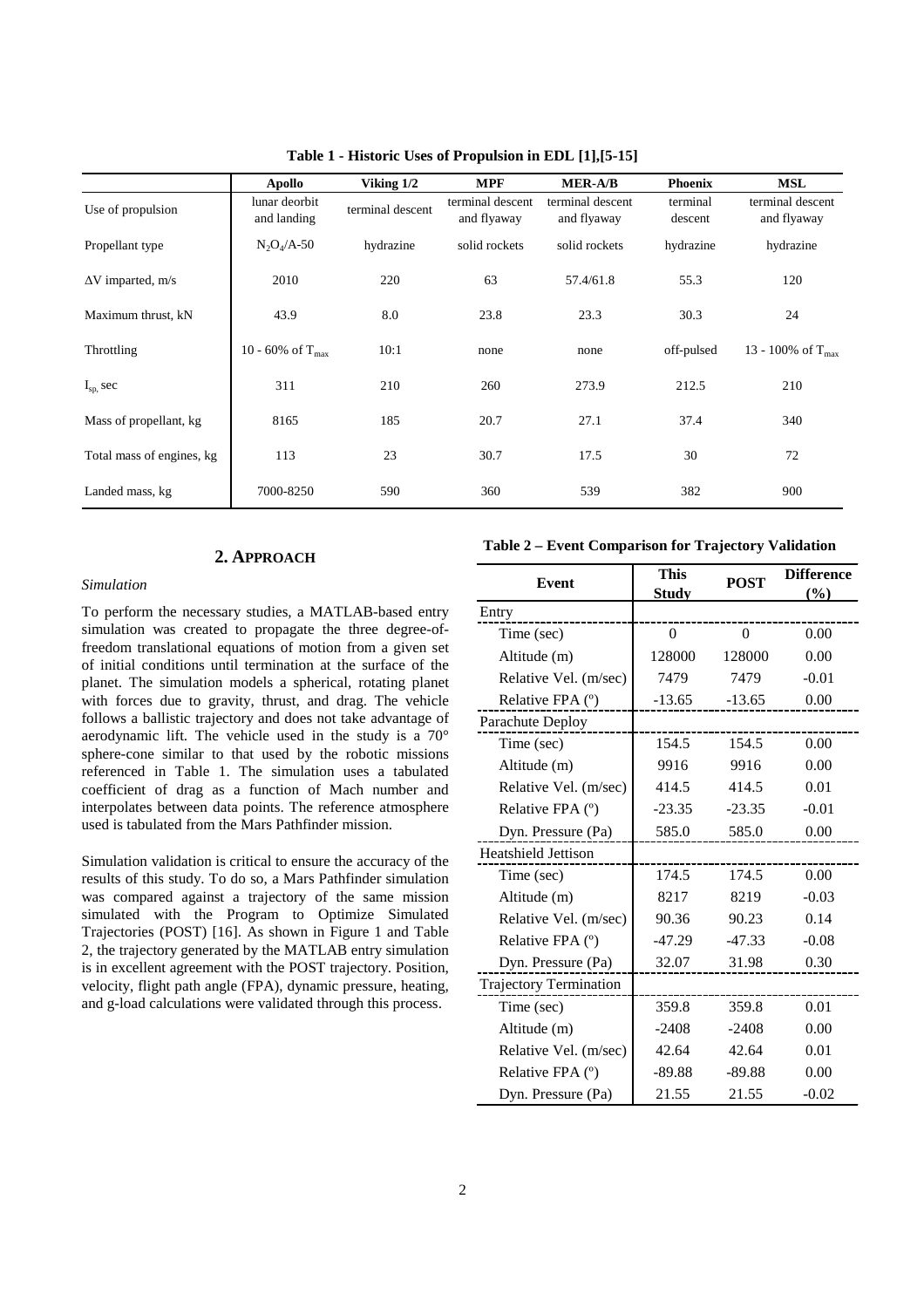

**Figure 1 - Trajectory Validation** 

The simulator has the ability to use various thrust control modules. These modules specify the thrust direction and magnitude throughout the trajectory. The thrust control module and the mass impact of the use of thrust were validated against an independent simulation used in a recent assessment of Mars pinpoint landing performance [17]. A Newton-based solver is used within the simulator to calculate the altitude at which to begin the constant-thrust gravity turn as to ensure a velocity of less than 0.1 m/sec at landing. Figure 2 and Table 3 show the excellent agreement between trajectory parameters for the constant-thrust gravity turn validation case.



**Figure 2 - Propulsive Maneuver Validation [17]** 

| <b>Table 3 - Event Comparison for Propulsive Maneuver</b> |
|-----------------------------------------------------------|
| <b>Validation</b>                                         |

| <b>Event</b>                  | <b>This</b>  | Secondary | <b>Simulator Difference</b> |
|-------------------------------|--------------|-----------|-----------------------------|
|                               | <b>Study</b> | [17]      |                             |
| Ignition                      |              |           |                             |
| Time (sec)                    | 0.00         | 0.00      | 0.00                        |
| Mass (kg)                     | 9713.24      | 9713.24   | 0.00                        |
| Altitude (m)                  | 14885.40     | 14885.40  | 0.00                        |
| Relative Vel. (m/sec)         | 1902.73      | 1902.73   | 0.00                        |
| Relative FPA (°)              | $-6.38$      | $-6.38$   | 0.00                        |
| <b>Trajectory Termination</b> |              |           |                             |
| Time (sec)                    | 95.36        | 95.36     | 0.00                        |
| Mass (kg)                     | 6615.61      | 6615.71   | 0.10                        |
| Altitude (m)                  | 0.00         | 0.17      | 0.17                        |
| Relative Vel. (m/sec)         | 0.07         | 0.10      | 0.03                        |
| Relative FPA (°)              | $-82.36$     | $-81.41$  | 0.95                        |

#### *Modeling*

Throughout the study, vehicle performance is based largely on the ability to deliver payload to the Mars surface. Therefore, modeling the vehicle's mass is a crucial aspect of the study. The vehicle's initial mass is broken into five general categories: propulsion system, thermal protection system (TPS), structure, auxiliary systems, and payload. A majority of the mass model is based on the work of Christian, et al. [18] such that a comparison to recent aeroassist technology studies can be performed.

*Propulsion System*—The main component of the propulsion system mass is the propellant required for descent and landing. This value is calculated throughout the simulation as a part of the vehicle state as shown in Equation 1. Since there are no mass drops during the fully-propulsive descents provided in this study, the propellant required by a specific trajectory is calculated by subtracting the landed mass from the vehicle's initial mass.

$$
\dot{m} = \frac{T}{I_{sp}g_0} \tag{1}
$$

In systems level studies, *Isp* is generally determined through the type of fuel used. As in most previous human Mars exploration studies, the reference propellant assumed is LOX/CH4. This choice is based largely on the ability to produce methane while on the surface of Mars and the need for commonality in the Earth-Mars and Mars-Earth transportation systems required for human exploration [4],[18]. The reference case of this study assumes an  $I_{sn}$  of 350 sec, although the mass fraction sensitivity to  $I_{sp}$  is also provided. The vehicle's thrust, *T* in Equation 1, is assigned by the controller and is limited in magnitude by a specified thrust to weight ratio (T/W).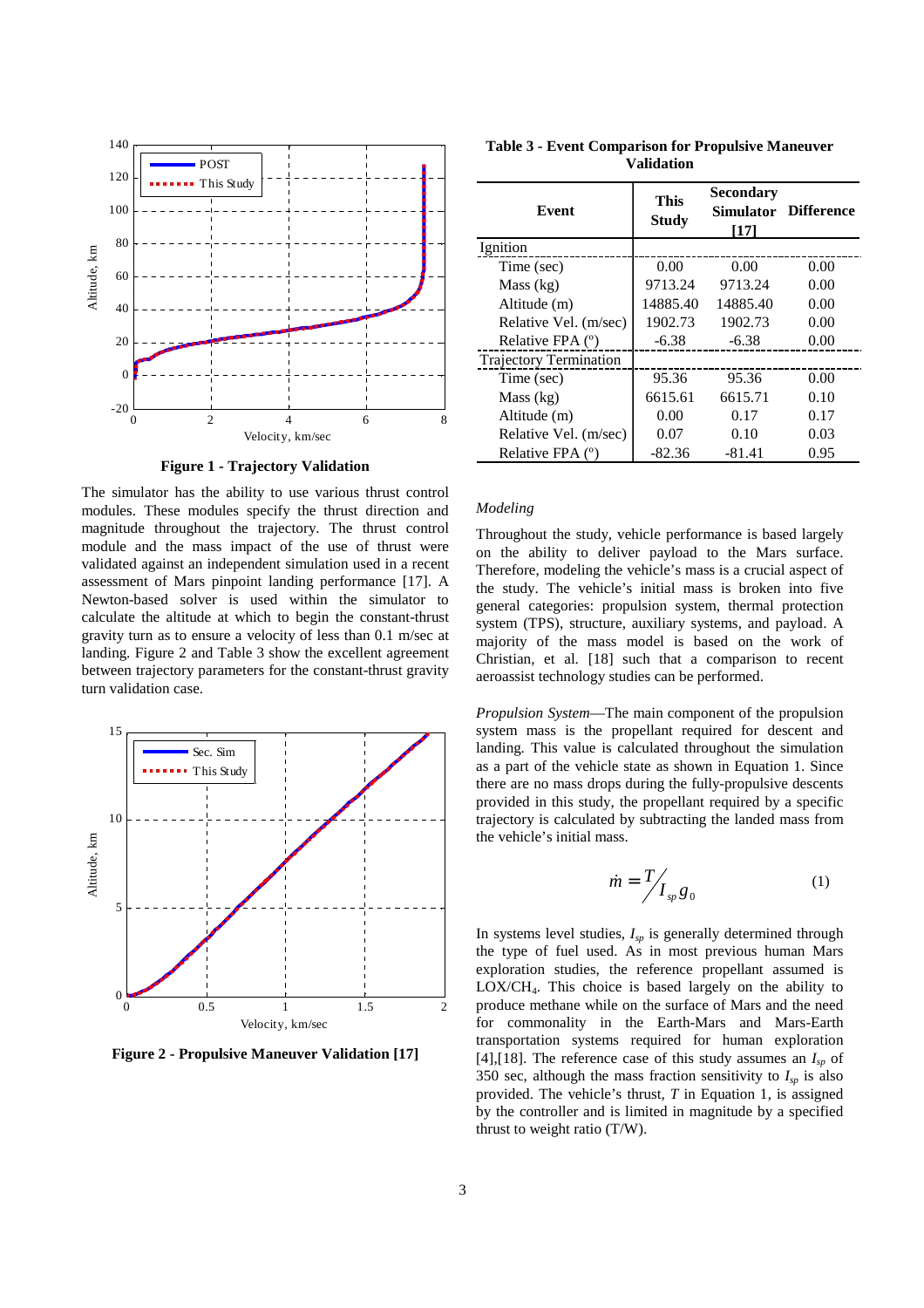In the reference case, a constant-thrust gravity turn is used for the terminal segment of the EDL sequence. Gravity turns of the same ∆V require less fuel for increasing thrust levels. Theoretically, gravity turns are most efficient if employed with infinite thrust at the instant before touchdown. Figure 3 shows that a mass savings of more than 15% can be realized if full throttle is used instead of a throttle setting of 50% for a vehicle with the capability of producing a thrust of 670 kN.



**Figure 3 - Propellant Mass Fraction of a Terminal Gravity Turn Performed at Various Throttle Settings for a 60 mT, 10 m Diameter Vehicle** 

As such, in this investigation, the terminal gravity turn maneuvers utilize the maximum allowable thrust set by a wet vehicle thrust to weight ratio. The assigned thrust to weight ratio is based on the initial weight of the vehicle at Mars. The thrust is determined through this manner so that engine capability is scaled with the size of the vehicle. Previous studies have used T/W ratios ranging from 2 to 5 [18]. The reference case in this study uses a T/W of 3. The sensitivity to this parameter is explored later.

In modeling the mass of the engines, it is necessary to specify the quantity of engines required and the mass of each engine. Individual engines are scaled according to the following relationship:

$$
m_{\text{engine}} = 0.00144T + 49.6\tag{2}
$$

where *T* is the engine thrust in N and *mengine* is the engine mass in kg. The relationship was developed by Christian, et al. through regression analysis of data for conceptual  $LOX/CH<sub>4</sub>$  engines [18]. The upper bound of the thrust of the engines used in forming the relationship was 200 kN [19]. In determining the mass of the engines for the current study, the thrust produced by a single engine is limited to this value. Limiting the maximum thrust that a single engine can produce and specifying the required total thrust of the

propulsion system dictates the minimum number of engines on the vehicle. However, more consideration of the number and placement of engines is necessary.

It has been shown that individual engines placed in the center of the body can effectively eliminate the drag of the vehicle; whereas, placing engines at the periphery of the vehicle can preserve the vehicle's aerodynamic drag for thrust coefficients lower than one [20]. The mass savings of conserving the vehicle's drag profile during thrusting maneuvers (as much as a 25% advantage) is shown in Figure 4. In this investigation, the reference case assumes that the drag of the vehicle is fully conserved during propulsive maneuvers.



**Figure 4 - Effect of Conserving Aerodynamic Drag During Propulsive Maneuvers for a 60 mT, 10 m Diameter Vehicle** 

Assuming sufficient throttling authority, additional engines also allow for engine-out capabilities thus increasing the system reliability. For these reasons, the vehicles in this study have no less than four engines situated on the periphery of the vehicle's body.

Propellant tanks also need to be considered in the vehicle modeling. For this study, the propellant tanks are sized according to the volume of propellant needed for the trajectory. An oxidizer to fuel ratio of 3.5 is assumed with the density of the methane and liquid oxygen to be 422.6 kg/m<sup>3</sup> and 1140.1 kg/m<sup>3</sup> respectively. The tanks are assumed to be made of titanium with an operating pressure of 1.4 MPa. These parameters are consistent with those used by Christian, et al. [18],[21].

*Structure*—Using historical and conceptual crewed vehicles as data points, Christian, et al. conservatively estimated the structural mass fraction of the entry capsule as 25% of the vehicle's dry mass. For comparison purposes, this same assumption is made in the current study.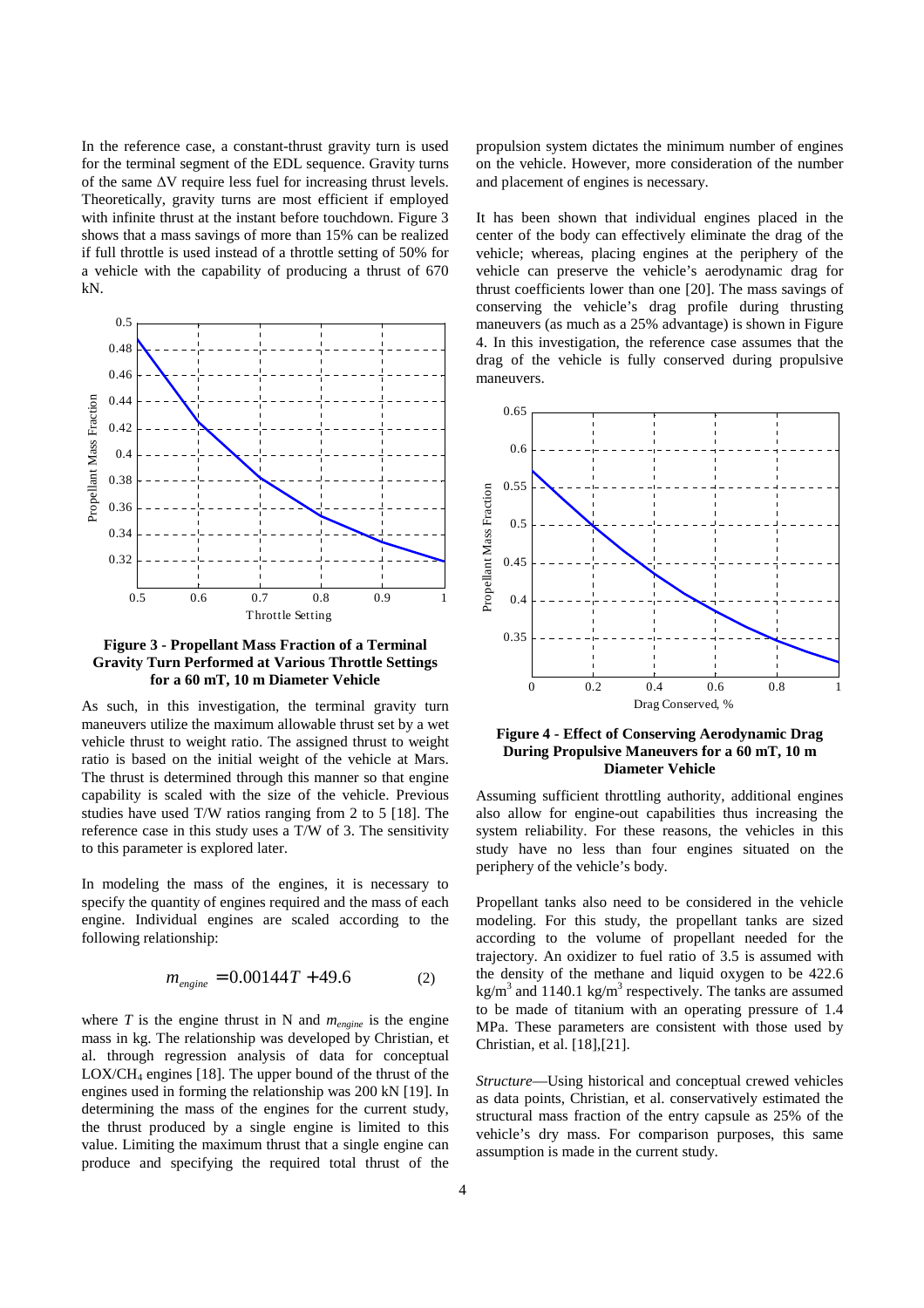*Thermal Protection System*—During atmospheric entry, radiative and convective heating of the vehicle are of concern. At Mars, significant radiative heating can be encountered at velocities greater than 6 km/sec. However, radiative heating becomes negligible at velocities less than 6 km/sec [22]. All velocities experienced in this study are below 6 km/sec, and therefore, radiative heating is neglected. Stagnation-point convective heating is calculated using Equation 3.

$$
\dot{q}_{conv} = k \sqrt{\frac{\rho}{r_n}} \cdot v_{rel}^3 \tag{3}
$$

In Equation 3,  $r_n$  is the nose radius of the vehicle and is approximated as a quarter of the vehicle's diameter for this study. The constant, *k*, depends on the composition of the Martian atmosphere and is 1.9027 x  $10^{-8}$  kg<sup>1/2</sup>/cm<sup>2</sup> for the convective heat rate to be computed in  $W/cm^2$ .

Vehicle heating is generally mitigated with the use of an ablative TPS. For cases which require TPS, a low fidelity estimation of the TPS mass is used. The TPS mass estimation is based on the total heat load and is provided in Equation 4 [23].

$$
MF_{TPS} = 0.091 (q_{conv,total})^{0.51575}
$$
 (4)

This study explores the possibility of eliminating the entry system TPS by flying a heat-rate constrained trajectory. Without an ablative thermal protection system, an upper bound must be placed on the heat rate to limit the thermal stresses placed on the vehicle. Assuming the system is in equilibrium, the heat rate limit can be computed for a given structural material.

$$
\dot{q}_{conv} = k\epsilon T^4 \tag{5}
$$

In Equation 5, *T* is the highest acceptable temperature of the vehicle's forebody material in Kelvin, *k* is the Stefan-Boltzmann constant  $(5.67 \times 10^{-8} \text{ W/m}^2 \text{K}^4)$  and,  $\varepsilon$  is the emissivity of the spacecraft material.

*Auxiliary Systems*—The spacecraft will include several other components that for simplicity have been combined into a category referred to as auxiliary systems. This includes but is not limited to command, control, and communications, power, and life support systems. Mass sizing of the auxiliary systems is conducted in the same manner as done by Christian, et al. [18].

*Margin—*Due to uncertainties in the mass models, 15% of the vehicle's dry mass is allocated to margin. This margin approach remains consistent with the work of Christian, et al. [18].

*Payload*—Applying the above definitions, the payload of the spacecraft is defined as the mass remaining once the above system masses are subtracted from the vehicle's landed mass.

$$
m_{\text{payload}} = m_{\text{landed}} - m_{\text{prop sys}} - m_{\text{structure}} - m_{\text{TPS}} - m_{\text{aux sys}} - m_{\text{margin}} \tag{6}
$$

## *Reference Mission*

The current study considers two entry options: direct entry from a hyperbolic approach trajectory and entry from orbit. In the direct entry case, the simulation is initiated at a 400 km altitude with an inertial velocity of 5.85 km/sec, a state that is equivalent to 6 km/sec at atmospheric interface (altitude of 125 km). The initial flight path angle of the vehicle is optimized with respect to the mission's overall propellant mass fraction (PMF). In the entry from orbit cases, the vehicle is initially assumed to be in a 400 km altitude circular orbit (inertial velocity of 3.36 km/sec). The vehicle performs a deorbit maneuver to change its velocity and flight path angle. Once again, the magnitude of the deorbit burn is optimized with respect to overall PMF. Once the spacecraft has begun its descent sequence, there are no deployments, separations, or changes in configuration. The vehicle follows a ballistic trajectory, relying only on propulsion and drag for deceleration. All trajectories end with a constant-thrust gravity turn that is performed at maximum thrust and initiated at a time consistent with the vehicle T/W. The reference trajectory deceleration is performed through only aerodynamic drag and this terminal gravity turn maneuver.

Throughout the EDL sequence, there are various constraints that must be satisfied. First, the landing conditions must be met. A Newton-based solver is used to calculate the altitude of the initiation of the terminal deceleration phase. During terminal descent, the constant-thrust gravity turn is employed to arrive at the targeted surface elevation within 1 m and at less than 0.01 m/sec. In the reference trajectory, no additional ∆V is provided for a constant velocity, vertical descent segment or divert maneuver that may ultimately be required. A maximum g-limit constraint is also placed on the trajectories. Due to an expected astronaut deconditioning period on the order of 6 to 9 months, the maximum g-load constraint is set to 5 Earth g's. A heat rate constraint is also placed on the trajectories to determine if the ablative thermal protection system employed by current robotic missions can be eliminated through the use of propulsion early in the trajectory. The g-limit and heat rate constraints are not implemented in the reference trajectories but are used later in this study.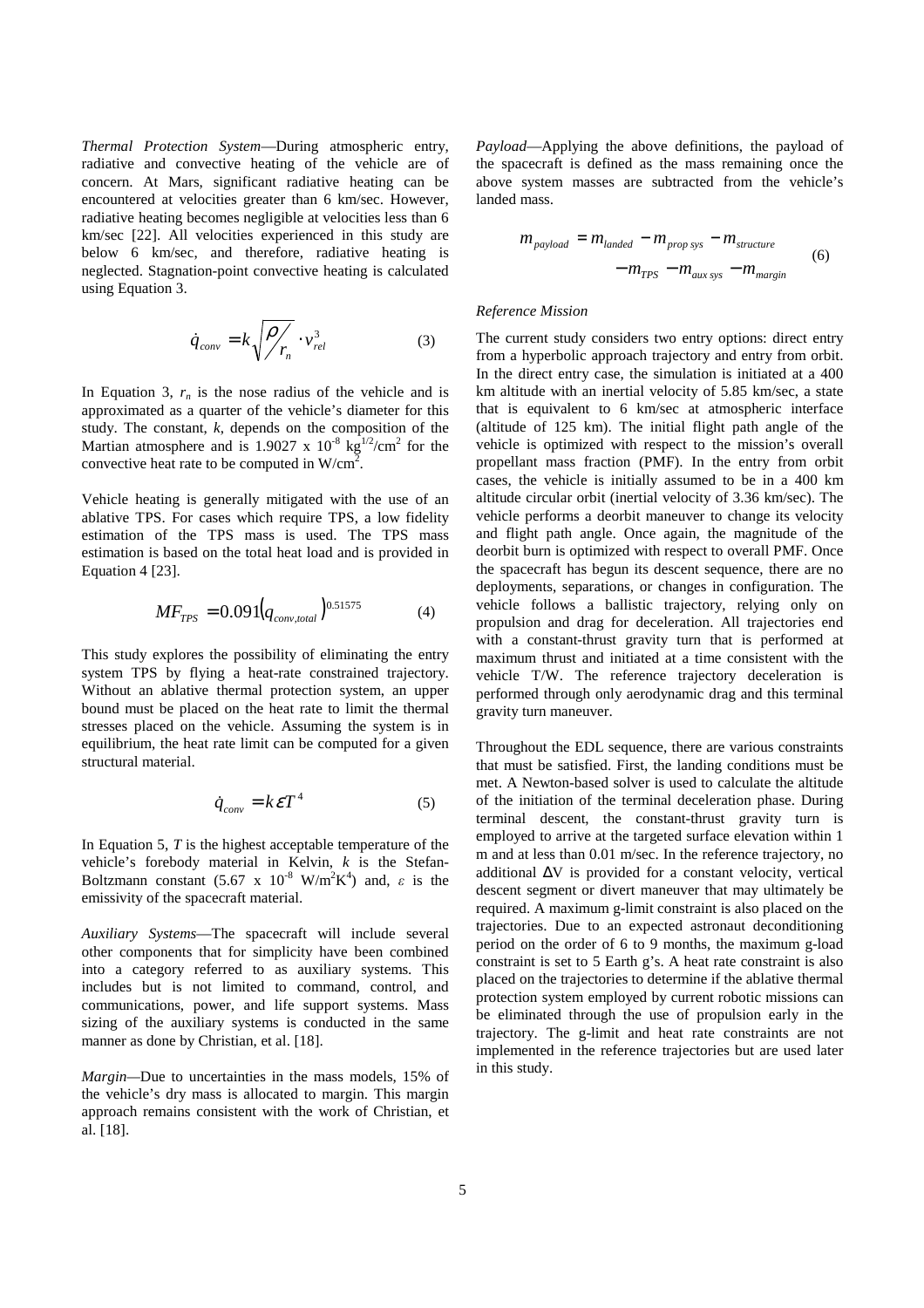# **3. RESULTS**

## *Reference Trajectories*

As a benchmark for this investigation, a reference trajectory for both the direct entry and entry-from-orbit scenarios is first established. The vehicle used for these reference cases is described in Table 4. The provided mass, ballistic coefficient, and T/W are for the vehicle at the initiation of the from-orbit or direct descents. Note that in these reference cases, deceleration is accomplished without aeroassist technology elements such as lifting configurations, parachutes, or inflatable aerodynamic decelerators.

**Table 4 - Baseline Vehicle Parameters** 

| <b>Baseline Vehicle</b>        |       |  |  |  |
|--------------------------------|-------|--|--|--|
| Initial mass, mT               | 60    |  |  |  |
| Vehicle diameter, m            | 10    |  |  |  |
| Ballistic coefficient, $kg/m2$ | 477.5 |  |  |  |
| Initial T/W                    | 3     |  |  |  |
| $I_{sp}$ , sec                 | 350   |  |  |  |

The entry-from-orbit reference case uses the mass-optimum deorbit ∆V, while the direct entry reference case begins with the mass-optimum initial flight path angle. At the end of each of these trajectories, a constant-thrust terminal gravity turn is used to ensure a safe landing. For the majority of the descent, the vehicle is not under power. For the entry-from– orbit reference case, propulsion is used for the deorbit maneuver and the gravity turn segment. For the direct entry reference case, propulsion is only used for the gravity turn segment. The reference trajectories are outlined in Figure 5 and Table 5.

![](_page_5_Figure_6.jpeg)

**Figure 5 - Reference Trajectories** 

|  | Table 5 - Events and Parameters of the Reference |  |  |
|--|--------------------------------------------------|--|--|
|  | <b>Trajectories</b>                              |  |  |

| <b>Event</b>                  | <b>From Orbit</b> | <b>Direct</b> |
|-------------------------------|-------------------|---------------|
| Simulation Initiation         |                   |               |
| Time(s)                       | $-2256.75$        | $-166.90$     |
| Altitude (m)                  | 400000.00         | 400000.00     |
| Relative Vel. (m/s)           | 3090.80           | 5600.91       |
| Relative FPA (°)              | 0.00              | $-22.02$      |
| Entry Interface               |                   |               |
| Time(s)                       | 0.00              | 0.00          |
| Altitude (m)                  | 125000.00         | 125000.00     |
| Relative Vel. (m/s)           | 3283.84           | 5755.36       |
| Relative FPA $(°)$            | $-2.68$           | $-11.56$      |
| Gravity Turn Initiation       |                   |               |
| Time(s)                       | 918.16            | 319.32        |
| Altitude (m)                  | 14282.82          | 11702.12      |
| Relative Vel. (m/s)           | 1711.13           | 1436.74       |
| Relative FPA (°)              | -7.37             | $-6.98$       |
| <b>Trajectory Termination</b> |                   |               |
| Time(s)                       | 1008.62           | 404.31        |
| Altitude (m)                  | $-0.01$           | $-0.01$       |
| Relative Vel. (m/s)           | 0.00              | 0.00          |
| Relative FPA (°)              | $-87.90$          | $-88.49$      |
| <b>Parameter</b>              |                   |               |
| $PMF(\%)$                     | 31.85             | 27.61         |
| Peak Heat Rate $(W/cm2)$      | 7.12              | 49.85         |
| Total Heat Load $(J/cm2)$     | 2373.77           | 5697.99       |
| Peak g-Load (Earth g's)       | 2.65              | 3.10          |
| Peak Dyn. Pressure (Pa)       | 6780.03           | 14446.97      |

No in-flight constraints are considered in these two reference cases. Therefore, the mass optimization finds an initial state of the vehicle which maximizes drag throughout the trajectory. This strategy minimizes the ∆V required by the terminal gravity turn. Clearly, an increase in drag results in an increase in heating. This issue is discussed later in this section.

To investigate the consequences of changing the arrival mass, the reference EDL sequences are computed for arrival masses ranging from 20 to 100 mT. The initial FPA or deorbit ∆V is optimized for each case. The results are given in Figure 6. The propellant mass fraction significantly increases with an increase in initial mass for both entry scenarios. For the baseline  $I_{\rm{sn}}$  of 350 sec, the PMF increases approximately 10% for each doubling of arrival mass.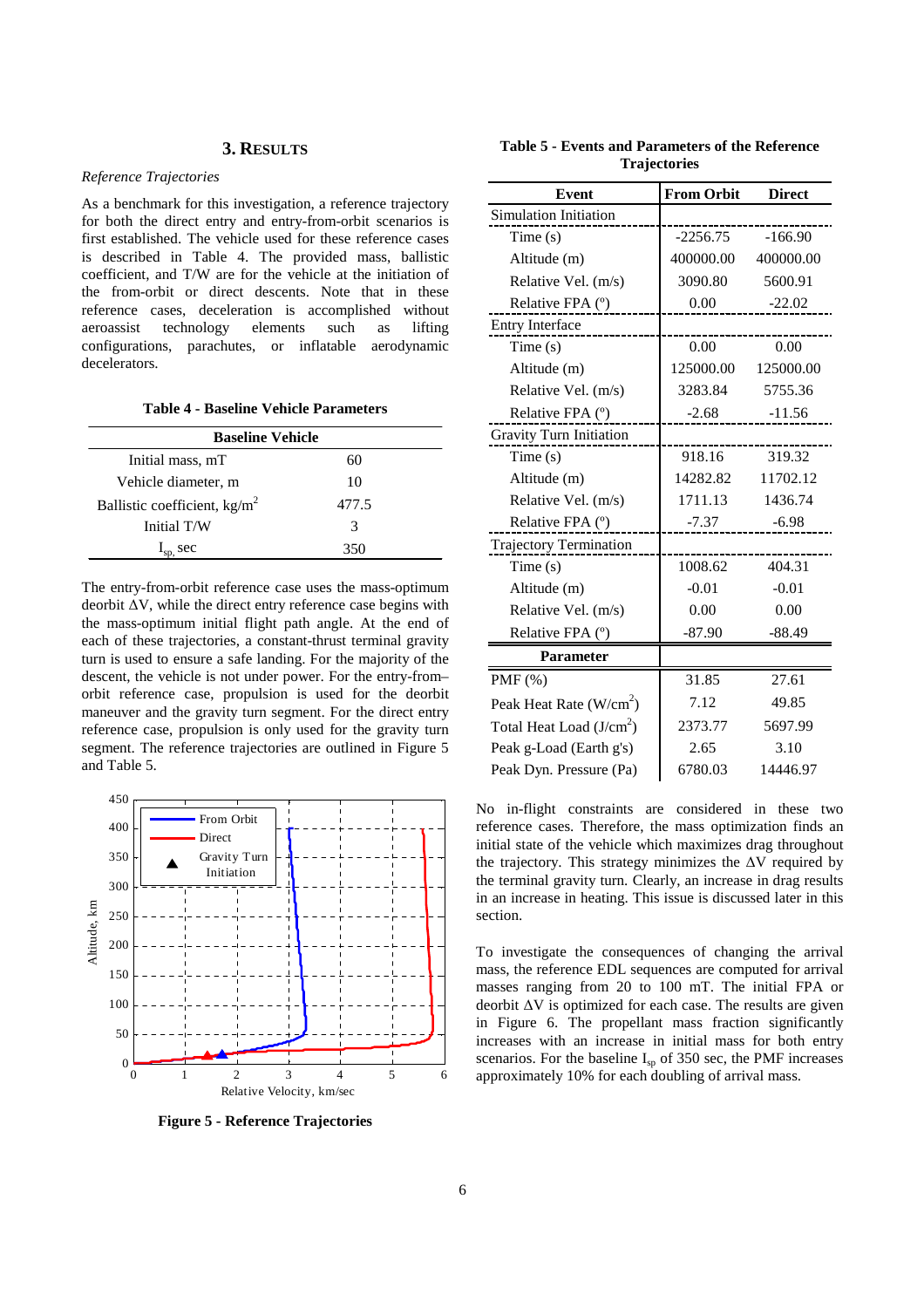![](_page_6_Figure_0.jpeg)

**Figure 6 - PMF, Peak Heat Rate, and Peak G-Loads for 10 m Diameter Vehicle** 

Note that the higher energy cases (direct entry) require less propellant than the corresponding cases originating in orbit. The majority of this difference is found in the requirement for a deorbit burn in the entry-from-orbit cases. For the baseline vehicle, the deorbit burn costs 1.48 mT (2.5% of the initial mass) leaving a 1.75% of PMF difference between the two cases. Further examination of the baseline vehicle's reference trajectories reveals the source of the difference. Due to a higher velocity, the direct entry trajectory experiences approximately 2.55 km/sec more ∆V due to drag. The difference in drag-induced ∆V is greater than the difference in initial velocities by 55 m/sec. Using the ideal rocket equation, this drag benefit converts to a 1.6% propellant mass fraction savings, accounting for the majority of the difference highlighted earlier. However, with the increased drag, the peak heat rate increases over 40 W/cm<sup>2</sup> between the entry-from-orbit and direct entry cases for the baseline vehicle. As shown in Figure 6, these trends continue for increasing initial masses resulting in larger differences in PMF at the cost of even larger increases in the peak heat rate.

## *Addition of a Heat Rate Constraint*

Assuming the primary structure and forebody is constructed of steel, the vehicle's strength drastically decreases for temperatures exceeding 300°C [24]. If the vehicle is in thermal equilibrium and assuming that the steel used has an emissivity of 0.8, a stagnation-point temperature of 300°C corresponds to a convective heat rate of approximately 0.5  $W/cm<sup>2</sup>$  according to Equation 5. As shown in Figure 6, a vehicle made primarily of steel would require some form of TPS if it followed the reference trajectory.

In an attempt to eliminate the need for TPS, a heat rate constraint is placed on the vehicle's trajectory. To meet this constraint, a mid-trajectory propulsive segment is included in the EDL sequence. This added maneuver increases the vehicle's propellant mass fraction. However, by slowing the vehicle at the right point in the trajectory, the peak heat rate can be reduced. Therefore, it may be possible to reduce, or even eliminate, the mass, complexity, and cost of an ablative TPS.

The mid-trajectory propulsive maneuver was first designed as a constant-thrust burn. As with a gravity turn, the thrust was directed in the opposite direction of the velocity. The altitude at which the mid-trajectory burn was initiated, the burn ∆V, and the thrust magnitude of the burn were optimized with respect to landed mass. This burn was performed at constant thrust, but unlike the gravity turn, it was not necessarily performed at maximum thrust. Reducing the thrust magnitude of the mid-trajectory burn allowed for longer burn times thus controlling the vehicle's velocity over an extended period. This proved necessary to meet lower peak heat rate constraints. The propellant mass fractions that result across a range of heat rate constraints for the cases descending from orbit are provided in Figure 7. Since the peak heat rate experienced by the reference trajectory is 7.12  $W/cm<sup>2</sup>$ , heat rate constraints greater than 7.12 W/cm<sup>2</sup> have no impact on the PMF as the vehicle flies the reference trajectory with no mid-trajectory burn. Note that for the baseline vehicle (60 mT) entering from orbit, the reference trajectory requires a PMF of 31.9% and Ref [18] estimates a TPS mass fraction of 12.1%. Therefore, the cost of meeting the 0.5  $W/cm<sup>2</sup>$  heat rate constraint is a 16% increase in the PMF.

![](_page_6_Figure_8.jpeg)

**Figure 7 – Propellant Mass Fraction of Baseline Vehicle Descending from Orbit on Heat Rate-Limited Trajectories** 

#### *Mid-Trajectory Burns with Variable Thrust*

The mid-trajectory burn acts to slow the vehicle before the heating constraint is breached. Not only does this maneuver require propellant, but the decrease in velocity also greatly reduces the deceleration due to drag. However, the more mass-optimal trajectories are those that are able to stay on or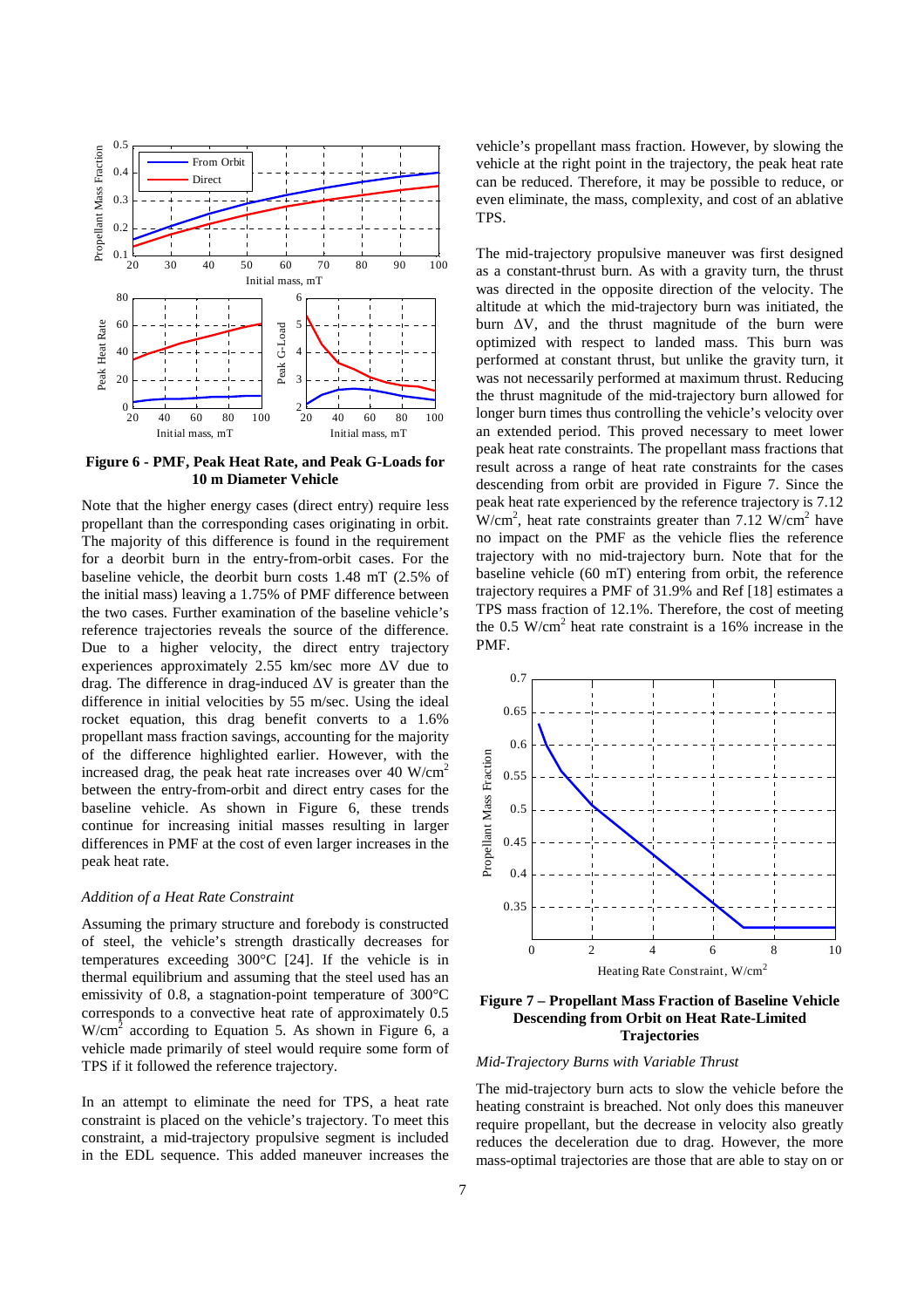near the heating constraint as long as possible, resulting in maximum allowable drag losses. These trajectories also require shorter burns and therefore have lower gravity losses. While experiencing higher integrated heat loads, these trajectories deliver the most payload to the surface. Figure 8 shows that the more mass optimal trajectory is able to maintain its proximity to the heating constraint for a longer period of time, suggesting the need for a variable thrust (throttling) method for the mid-trajectory burn.

![](_page_7_Figure_1.jpeg)

## **Figure 8 - Trajectories with Respect to the Heat Rate Constraint for the Baseline Vehicle Descending from Orbit**

Assuming knowledge of the vehicle's altitude at all times during the trajectory and an accurate density model of the Mars atmosphere, the desired velocity of the spacecraft during the mid-trajectory burn can be calculated by rearranging Equation 3 into the form shown in Equation 7. As such, defining the heat rate constraint defines the state of the vehicle in this trajectory segment.

$$
v_{rel,con} = \left(\frac{\dot{q}_{conv} \sqrt{\frac{r_n}{\rho}}}{k}\right)^{\frac{1}{3}}
$$
(7)

Assuming that the thrust and drag forces dominate during propulsive maneuvers, the time derivative of the spacecraft

velocity can be estimated through Equation 8 where T and D are the thrust and drag forces.

$$
\frac{d\vec{v}_{rel}}{dt} = \frac{\vec{T} + \vec{D}}{m}
$$
 (8)

During the mid-trajectory burn maneuver, thrust and drag are directed in the opposite direction of the velocity vector, allowing for a simplification of the thrust and drag vectors in Equation 8. Through discretization, Equation 9 can be formulated from Equation 8.

$$
\Delta \vec{v}_{rel} = -\Delta t \frac{T+D}{m} \hat{v}_{rel}
$$
 (9)

In Equation 9, ∆*vrel* is defined as the difference between the actual relative velocity and the desired relative velocity with respect to the heat rate constraint. ∆*vrel* can be thought of as the necessary change in velocity to meet the heating constraint.

$$
\Delta \vec{v}_{rel} = \vec{v}_{rel} - \vec{v}_{rel,con}
$$
 (10)

Substituting into Equation 9 and solving for thrust gives the following control law.

$$
T = -\left(\frac{m(v_{rel} - v_{rel,con})}{\Delta t} - D\right)\hat{v}_{rel}
$$
 (11)

Due to its dependence on information from the previous time step, the controller described above lags the system; the thrust calculated is that necessary to correct the velocity of the previous time step. However, with a sufficiently small time step, the lag of the controller is negligible and the spacecraft closely follows the contour provided by the heat rate constraint. By riding the heat rate contour, the trajectory maximizes velocity losses due to drag without breaching the assumed thermal limits of the spacecraft.

With the variable-thrust control law, the direct entry and entry from orbit reference trajectories are re-simulated. Again, steel is assumed as the primary material of the spacecraft which limits the peak heat rate to  $0.5 \text{ W/cm}^2$ . As shown in Figure 9 and Table 6, both trajectories ride the heat rate constraint for a considerable portion of the descent. When mass sizing is performed on the direct entry case, a negative payload is calculated as a result of the large PMF (nearly 77%), and the case is deemed infeasible.

While the entry-from-orbit case is able to begin the midtrajectory burn when the vehicle reaches the heat rate constraint, the direct entry must begin the burn exoatmospherically. Due to the increased velocity of the direct entry, the vehicle would reach the heat rate constraint along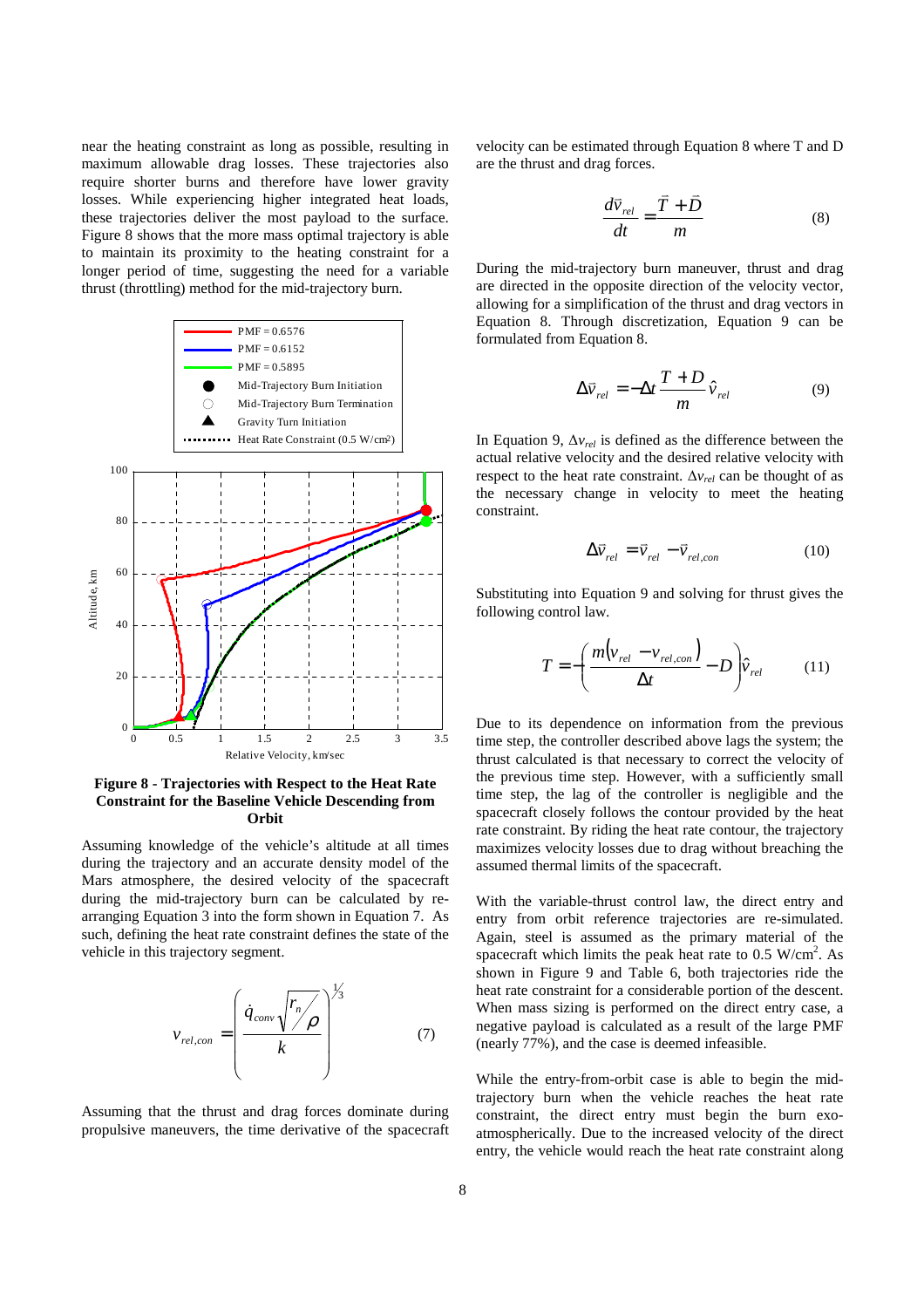a much flatter region of the constraint. As the constraint becomes more horizontal (i.e. at higher velocities), a nearhover maneuver is needed to avoid violating the constraint. This points towards increasing the thrust or thrusting primarily in the vertical direction. However, for this study, the thrust magnitude is initially limited by a specified T/W and later, as the vehicle loses mass, by the g-loading constraint. Also, the direction of thrust is always defined in the opposite direction of the vehicle's velocity. The remaining option for meeting the heat rate constraint for high velocity cases is starting the mid-trajectory burn earlier in the trajectory. This allows for decreases in velocity before reaching denser regions of the atmosphere where sufficient heating occurs. The portion of the mid-trajectory burn executed prior to reaching the heat rate constraint is performed at maximum thrust to limit losses. Within the simulation, the altitude at which to begin this burn is explicitly calculated so that the resulting vehicle trajectory is tangent to the heat rate constraint when the two intersect. At this point, the thrust is throttled according to the control law provided by Equation 11. After some time riding the heat rate constraint, drag provides enough deceleration so that thrust is no longer required to meet the constraint. This results in a period of no thrust between the mid-trajectory burn and the final gravity turn maneuver. However, as shown in Table 6, for the case of a  $0.5 \text{ W/cm}^2$  constraint, this non-thrusting phase of flight spans a relatively small range of altitudes. These behaviors are shown in Figures 9 and 10.

![](_page_8_Figure_1.jpeg)

**Figure 9 - Mid-Trajectory Burn of the Baseline Vehicle** 

| <b>Event</b>                  | <b>From Orbit</b> | <b>Direct</b> |
|-------------------------------|-------------------|---------------|
| <b>Simulation Initiation</b>  |                   |               |
| Time $(s)$                    | -2549.03          | $-208.99$     |
| Altitude (m)                  | 400000.00         | 400000.00     |
| Relative Vel. (m/s)           | 3090.80           | 5597.64       |
| Relative FPA (°)              | 0.00              | $-19.96$      |
| Entry Interface               |                   |               |
| Time $(s)$                    | 0.00              | 0.00          |
| Altitude (m)                  | 125000.00         | 125000.00     |
| Relative Vel. (m/s)           | 3294.02           | 5519.16       |
| Relative FPA (°)              | $-1.88$           | $-6.72$       |
| Mid-Traj. Burn Initiation     |                   |               |
| Time(s)                       | 700.63            | $-20.21$      |
| Altitude (m)                  | 80562.80          | 139595.95     |
| Relative Vel. (m/s)           | 3337.70           | 5743.48       |
| Relative FPA (°)              | $-0.23$           | $-8.02$       |
| Mid-Traj. Burn Termination    |                   |               |
| Time(s)                       | 1404.86           | 570.98        |
| Altitude (m)                  | 16093.09          | 24570.61      |
| Relative Vel. (m/s)           | 871.65            | 997.06        |
| Relative FPA (°)              | $-24.21$          | $-19.68$      |
| Gravity Turn Initiation       |                   |               |
| Time(s)                       | 1437.27           | 646.73        |
| Altitude (m)                  | 4523.08           | 1088.87       |
| Relative Vel. (m/s)           | 657.69            | 386.61        |
| Relative FPA (°)              | $-31.43$          | $-39.79$      |
| <b>Trajectory Termination</b> |                   |               |
| Time(s)                       | 1462.60           | 655.32        |
| Altitude (m)                  | 0.44              | 0.02          |
| Relative Vel. (m/s)           | 0.00              | 0.00          |
| Relative FPA (°)              | $-81.90$          | -71.69        |
| <b>Parameter</b>              |                   |               |
| $PMF$ (%)                     | 58.78             | 76.65         |
| Peak Heat Rate $(W/cm2)$      | 0.50              | 0.50          |
| Total Heat Load $(J/cm2)$     | 519.13            | 290.75        |
| Peak g-Load (Earth g's)       | 3.31              | 5.00          |
| Peak Dyn. Pressure (Pa)       | 2330.78           | 1387.11       |
|                               |                   |               |

**Table 6 - Events and Parameters of Trajectories Employing Mid-Trajectory Burns**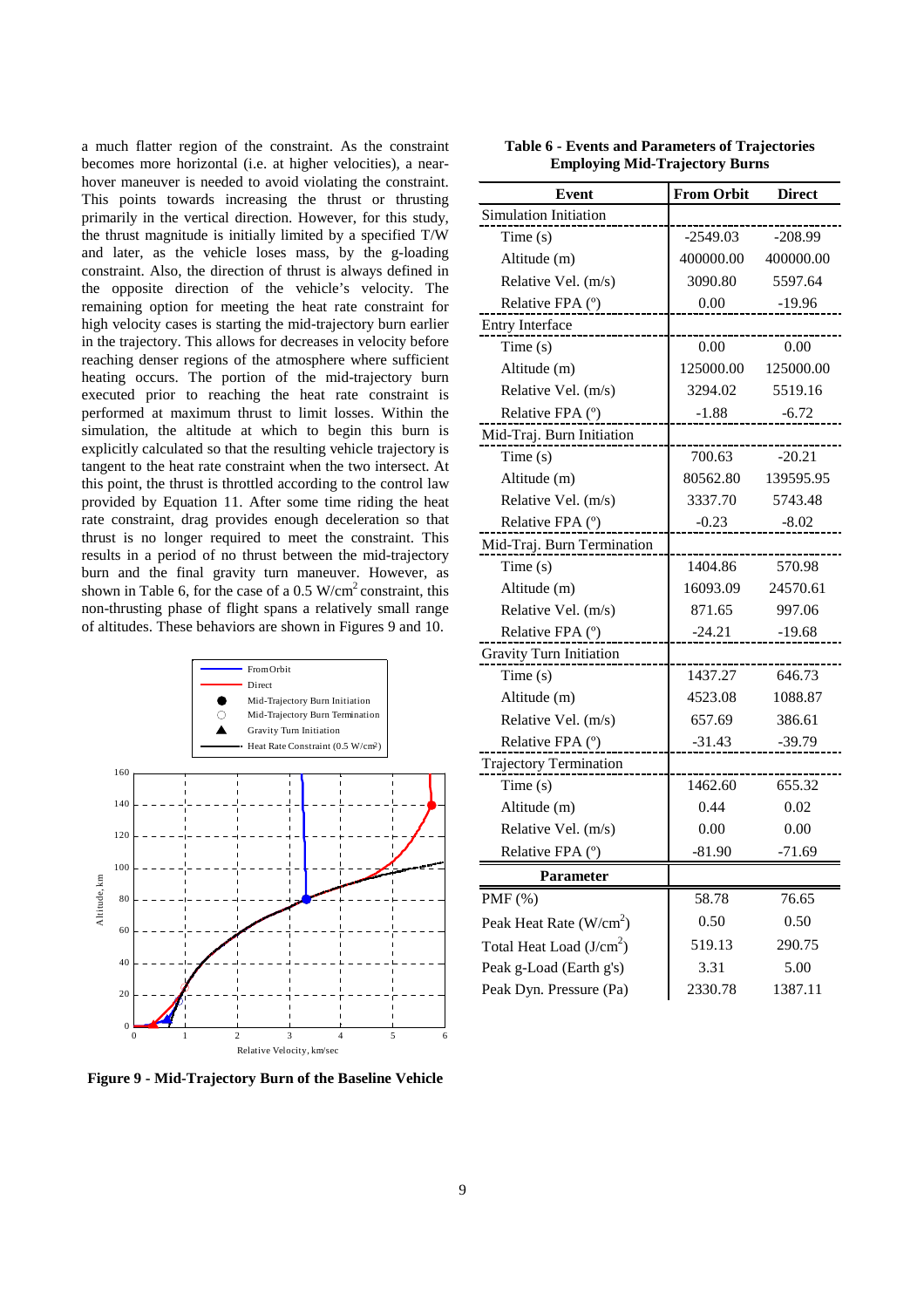![](_page_9_Figure_0.jpeg)

**Figure 10 - Control History of Mid-Trajectory and Terminal Propulsive Maneuvers** 

## *Propulsion System Performance*

To investigate the sensitivity of payload mass to propulsive system performance, the vehicle's thrust to weight ratio and specific impulse are varied. Contrary to the results shown in Figure 3, the vehicle's thrust to weight ratio has negligible impact on the overall propellant mass fraction for heat-rate limited entries, since the mid-trajectory burn is not generally performed at maximum thrust. In the trajectories computed, the mid-trajectory burn  $\Delta V$  is approximately three times as large as the terminal gravity turn ∆V. Therefore the benefit of having a larger maximum thrust available is not realized. However, bounds can be set on the required thrust to weight ratio based on the heat rate and g-load constraints.

The heat rate constraint defines the lower boundary of the thrust to weight ratio. In the current control structure, the vehicle must have the ability to travel along the heat rate constraint for a significant portion of the trajectory. On an altitude/velocity plot, more thrust is required as the constraint becomes horizontal. For the constraints and trajectories seen in this study, the lower bound on the required T/W is approximately 2.5. For lower thrust to weight ratios, the mid-trajectory burn must be started earlier in the trajectory. With this change, the vehicle reaches a more vertical (less demanding) section of the heat rate constraint. However, starting the mid-trajectory burn earlier has a significant negative impact on the propellant mass fraction.

The upper bound of the vehicle's thrust to weight is determined by the allowable g-load constraint. For 5 Earth g's, the maximum Mars thrust to weight ratio can be calculated as approximately 13. However, due to additional deceleration due to drag (maximum of 1.5 g's for the cases examined in this study), use of this value of maximum thrust during descent would breach the g-loads constraint. As such, a maximum thrust to weight ratio on the order of 9 is appropriate.

Unlike thrust to weight ratio, the vehicle's  $I_{sp}$  has significant impact on the overall propellant mass fraction. To explore this further, trajectories were simulated for vehicles with specific impulses from 250 to 1000 sec. The range is expanded beyond the current technological limits to include hypothetical engines such as nuclear thermal rockets. The results are shown in Figure 11. As can be seen, increasing the specific impulse greatly impacts propellant mass fraction. Savings in propellant directly translate into more landed payload. For the  $1000$  sec  $I_{sp}$  case, the fullypropulsive trajectory from orbit satisfies the  $0.5 \text{ W/cm}^2$  heat rate constraint with a lower PMF than that of the baseline vehicle flying the aeroassist reference trajectory. When mass sizing is performed for the vehicles in Figure 11, it is found that a vehicle which utilizes the fully-propulsive descent strategy from orbit with an  $I_{sp}$  of 645 sec has the same payload mass fraction of the equivalent aeroassist system.

![](_page_9_Figure_8.jpeg)

**Figure 11 - Propellant Mass Fraction of the Baseline Vehicle with Various Specific Impulses** 

#### *Mass Sizing*

To study the impact of a fully-propulsive descent on mission capability, the payload mass fraction is calculated using the sizing methodology outlined earlier in this report. For comparison, the mass breakdowns of the baseline vehicle for the reference trajectory from orbit as well as the fullypropulsive descent with a heating rate constraint of 0.5  $W/cm<sup>2</sup>$  are provided in Table 7. As expected, the fullypropulsive descent system sees a significant increase in needed propellant. The added propellant requires larger propellant tanks resulting in growth of the propulsion system mass. In this case, the mass benefit of eliminating the heatshield is overshadowed by the increase in propellant and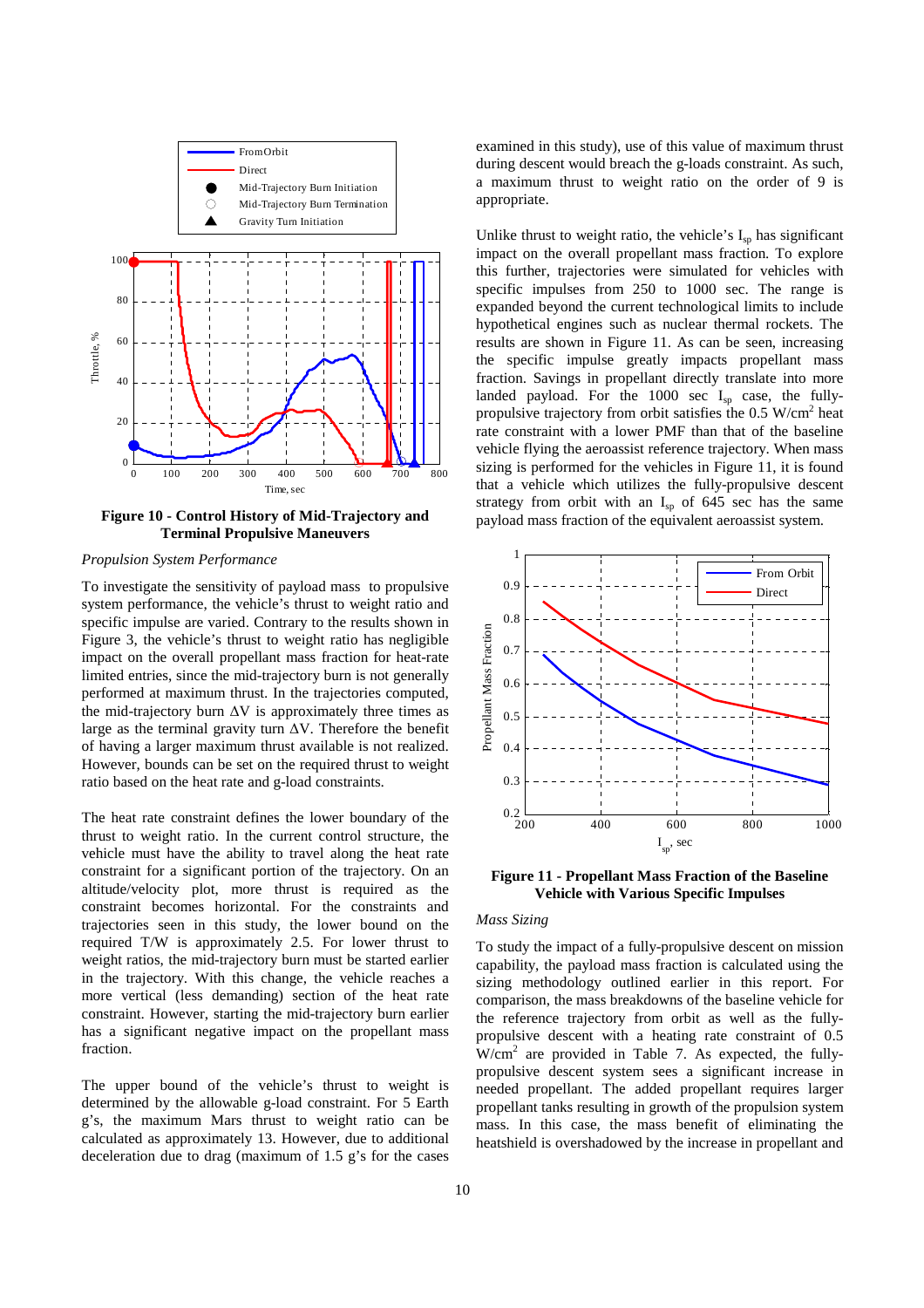propulsion system mass, resulting in a drastically lower payload mass.

| Subsystem                | <b>Reference</b><br><b>Trajectory</b> | <b>Fully</b><br><b>Propulsive</b><br><b>Descent</b> |  |
|--------------------------|---------------------------------------|-----------------------------------------------------|--|
|                          | % of Initial Mass                     |                                                     |  |
| <b>TPS</b>               | 5.01                                  |                                                     |  |
| Structure                | 8.74                                  | 8.12                                                |  |
| <b>Propulsion System</b> | 6.33                                  | 10.04                                               |  |
| Margin                   | 10.48                                 | 9.74                                                |  |
| Propellant               | 31.85                                 | 58.78                                               |  |
| Payload                  | 33.21                                 | 8.74                                                |  |

**Table 7 - Mass Breakdown of the Baseline Vehicle for the From-Orbit Case** 

To further examine the sensitivity to the heat rate constraint, a series of cases were simulated. These cases included heat rate constraints ranging from 0.1 to 10  $W/cm<sup>2</sup>$  and initial masses spanning 20 to 100 mT. Note that the cases with heat rate constraints greater than  $1 \text{ W/cm}^2$  would need some form of TPS. In these cases, the use of propulsion during the descent would reduce the TPS requirements. The results of this study are presented in Figure 12 for the from-orbit cases and in Figure 13 for the direct entry cases. As seen in the figures, the payload mass fraction increases as the heat rate constraint increases. This is expected as a higher heat rate constraint allows for more deceleration due to drag and less propellant use throughout the trajectory. Figure 12 shows the extreme of this trend as the trajectories require no midtrajectory burn to adhere to the heat rate constraint. This is shown as the lines for the 5, 7, and 10  $W/cm<sup>2</sup>$  contours merge as the initial mass decreases.

Beyond the sensitivity to the heat rate constraint, Figures 12 and 13 show the feasibility limits of the current fullypropulsive descent architecture. Cases are deemed infeasible if the mass sizing algorithm assigns a negative payload mass fraction. In the scope of the study presented here, the fromorbit cases become infeasible for low initial masses (less than 50 mT) at very low heat rate constraints  $(0.1 - 0.25)$  $W/cm<sup>2</sup>$ ). The direct entry cases are considerably more difficult and therefore result in many more failed cases. As seen in Figure 13, all cases with heat rate constraints less than 3  $W/cm<sup>2</sup>$  are infeasible. By comparing Figures 12 and 13, it can be seen that a direct entry's payload mass fraction is approximately 30% less than a corresponding case from orbit for the baseline vehicle.

![](_page_10_Figure_5.jpeg)

**Figure 12 - Payload Mass Fraction for From-Orbit Fully-Propulsive Descent Cases** 

![](_page_10_Figure_7.jpeg)

**Figure 13 - Payload Mass Fraction for Direct Entry Fully-Propulsive Descent Cases** 

## *Mission Impact*

Introduction of the fully-propulsive descent can significantly impact the dynamics and requirements of the EDL segment from a complexity, reliability, and mission architecture perspective.

*Complexity*—To analyze the effect of a fully-propulsive descent on the complexity of a mission, it is appropriate to analyze both hardware and operations. As offered in this study, a fully-propulsive descent may be used to avoid harsh heating environments usually encountered in atmospheric transit. In this light, the difficulty of developing and employing an enhanced propulsion system is being traded for that of TPS. The performance of the propulsion system greatly impacts the feasibility of the proposed EDL sequence. The specific impulse of 350 sec assumed in this study is widely accepted for  $LOX/CH<sub>4</sub>$  engines, and the thrust assumed for the baseline vehicle is approximately 700 kN (less than half of the thrust produced from one of the Space Shuttle's main engines). Throttling authority allows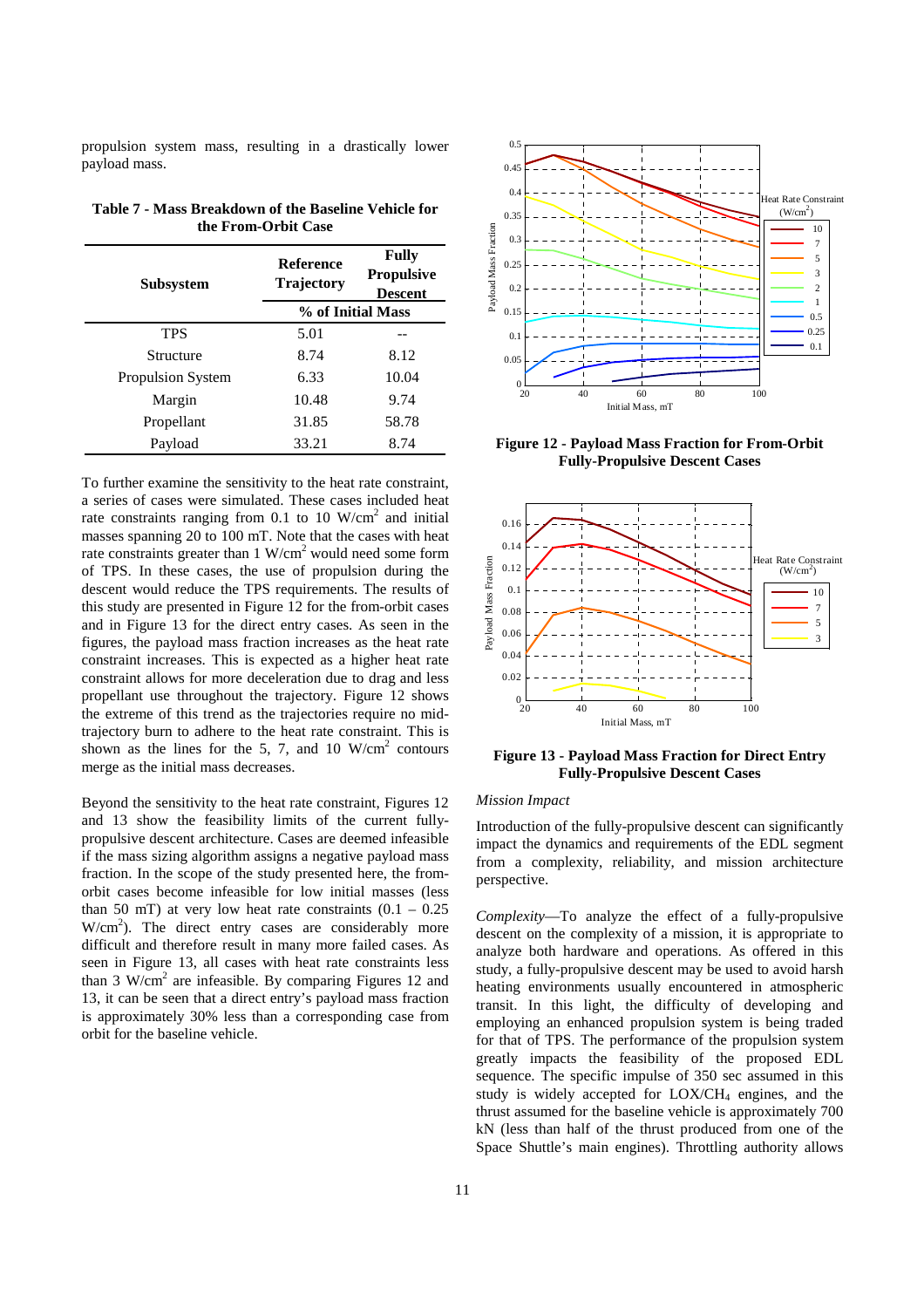for added control of the vehicle and enables the heat rate limited trajectories which allow elimination of the TPS. However, throttling of high-performance rocket engines is not easily achieved. The continuous throttling ability assumed in this study would likely be implemented as a series of discrete throttle settings at a small cost to performance.

Other concerns of the fully-propulsive descent sequence include thrusting into a hypersonic flow. Research focused on supersonic retropropulsion has examined thrusting into flows with Mach numbers up to 6 [20]; however, thrusting into flows with Mach numbers of up to 25 occurred in this study.

The difficulties of a fully-propulsive descent must be compared against those of a more conventional EDL sequence which relies on aeroassist strategies. One driver of complexity in an aeroassist trajectory is the reconfiguration of the vehicle during descent. These events often include the separation of the heatshield and backshell, deployment of a parachute or IAD, possible banking maneuvers for lifting trajectories, the use of novel aeroshell geometries for improved aerodynamic control authority, and a terminal thrusting maneuver. During an aeroassist trajectory, certain flight conditions must be met in order to successfully complete each of these events. For instance, a parachute or IAD must be deployed in a specific Mach and altitude envelop. These requirements are not present for a fullypropulsive descent.

Another source of complexity for an aeroassist trajectory is the development of the vehicle's TPS. This issue becomes increasingly difficult as the vehicle grows in size. Growth of the vehicle leads to paneling or tiling of the TPS material. Due to the limits in the size of individual panels or tiles, the quantity of the pieces needed to properly protect the vehicle increases as well as the number of seams between those pieces. This leads to increased risk and complexity as the vehicle becomes larger.

*Reliability*—In much the same way as complexity, reliability of a fully-propulsive descent can be compared against aeroassist EDL sequences. Of major concern would be the ability to initiate a large rocket engine after being dormant for a six to nine month transit period. However, this issue is present for many robotic deep space missions and is solved by focusing on engine reliability.

An increase in reliability of the fully-propulsive descent can also be realized if a divert capability is included in the EDL sequence. Divert maneuvers could be used during EDL to increase landing reliability by providing the ability to reach multiple landing sites. Diverting requires propulsive maneuvers at the end of a trajectory. For the case of an aeroassit trajectory, a divert maneuver must begin after parachute or IAD separation [25]. For a fully-propulsive descent, the divert maneuver may start at any point in the

trajectory. This would increase the possible landing area thereby increasing the number of landing sites available or the range of abort-to-the-surface options.

*Mission Architecture*—Implementing a fully-propulsive descent during the EDL segment of a mission will impact the overall mission architecture. From the above analysis, a heat-rate limited direct entry requires a large propellant mass fraction which significantly decreases or eliminates the payload delivered to the Mars surface. As shown in this investigation, fully-propulsive descents are best implemented from orbit. Once entry-from-orbit is selected, an appropriate method for orbit insertion must be determined. Due to the availability of a capable propulsion system, propulsive insertion may be possible. However, the burn to transfer the vehicle from the hyperbolic approach to the 400 km altitude circular orbit requires approximately 2.5 km/sec of ∆V. This results in a propellant mass fraction on the order of 50% for the orbit insertion burn. If all of the needed propellant is to be transported from Earth, the baseline vehicle with a mass of 60 mT in Mars orbit grows to over 350 mT at Earth departure. However, an in-situ supplied propellant depot in Mars orbit would allow a mission architecture in which the spacecraft refuels after insertion into Mars orbit [26]. In this approach, the vehicle would travel to Mars, use its Earth-based propellant to insert into Mars orbit, and then refill its tanks at the Mars propellant depot before initiating the fully-propulsive descent to the Mars surface.

Another orbit insertion option at Mars is aerocapture. This maneuver is suggested by Christian et al. [18]. A similar orbit insertion maneuver is possible for the current study. If paired with refueling at Mars, the fully-propulsive descent allows for a much lower mass aerocapture system (a baseline vehicle with a mass of approximately 30 mT). After the aerocapture maneuver, the vehicle can rendezvous with the propellant depot and take on the fuel needed for the fullypropulsive descent.

Finally, the lack of dependency on aerodynamic forces places less of a demand on shaping the aeroshell for those purposes. Although not examined in this study, a fullypropulsive descent allows for more flexibility in the shape of the vehicle. This in turn lets the vehicle be designed for surface operations instead of survival of EDL. As a result, the vehicle can be designed with a larger habitable volume, easier entry and egress systems, or compatibility with prepositioned surface assets. The increased functionality of the vehicle may lead to a simpler and more productive surface operations phase.

## **4. CONCLUSIONS**

This study has explored the use of propulsion during the EDL sequence at Mars for high-payload missions. The study focused on replacing the conventional aeroassist EDL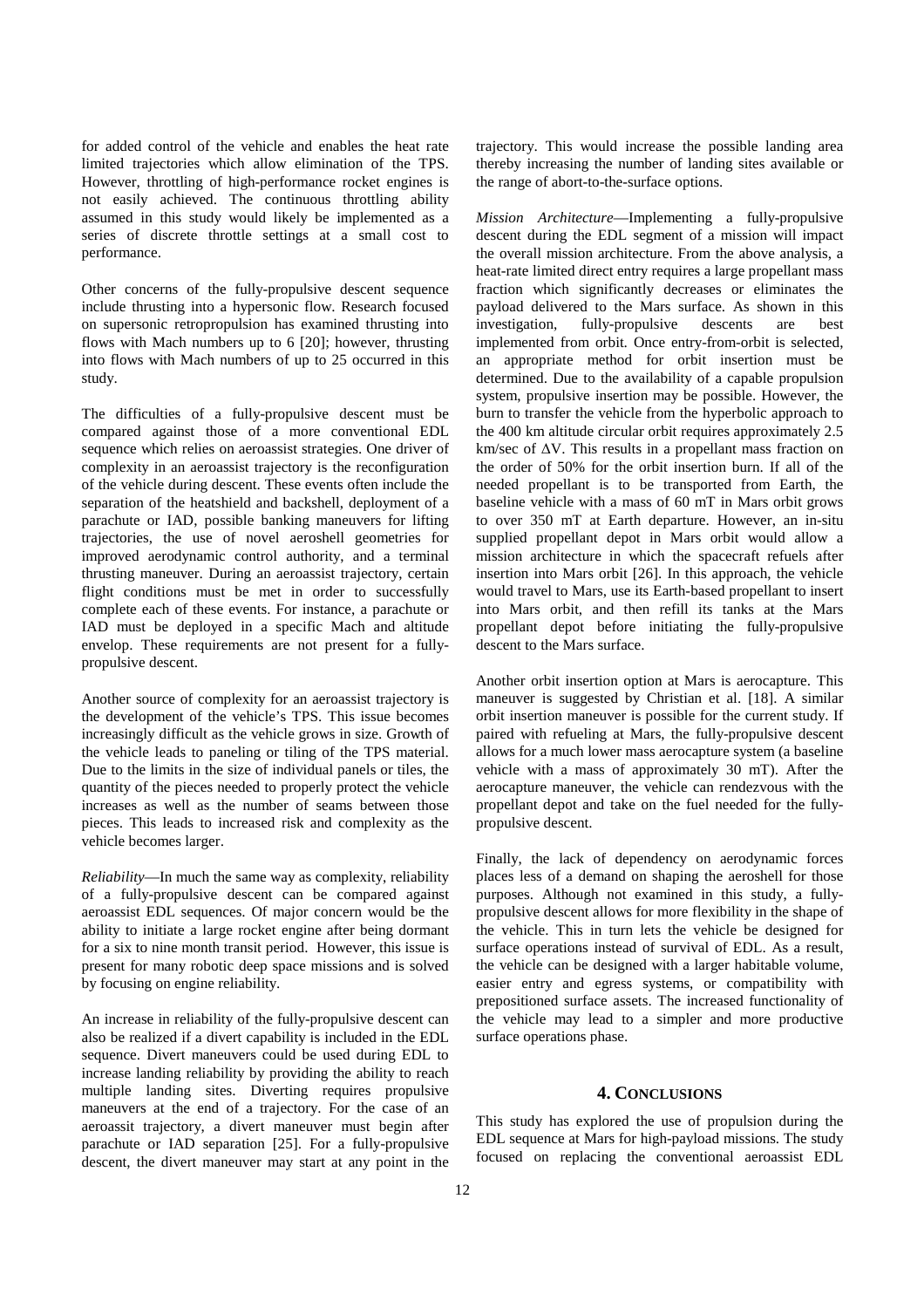strategies with one that relies solely on propulsion. For the study, trajectory simulation and mass sizing were performed to analyze the feasibility of a fully-propulsive descent. Trajectories guided along a heat rate constraint were presented in an effort to avoid the use of TPS. The results show that the fully-propulsive descent strategy is best implemented after the vehicle has been inserted into Mars orbit. When performed in this manner, the proposed EDL strategy is able to deliver surface payloads of  $0.5 - 8.4$  mT for vehicles with initial masses of  $20 - 100$  mT. The payload mass fractions of the cases presented in this study range from 2.5 – 8.7%. These values are much lower than the values suggested by other Mars mission studies. However, the performance of the presented architecture strongly depends on the propulsion system's performance. The analysis showed that fully-propulsive EDL strategies become attractive for vehicles with specific impulses over 650 sec. Future work should include further exploration of control algorithms for the powered descent portion of trajectories, a quantitative analysis of divert capabilities, impact of decreases in aerodynamic drag during propulsive maneuvers, and an integration of the fully-propulsive descent strategy into a Mars reference mission.

To enable high payload missions to Mars, conventional aeroassist strategies require further technology development in multiple areas such as TPS, inflatable aerodynamic decelerators, supersonic parachutes, and aeroshell configurations; whereas, a fully-propulsive descent strategy would require technology advancements in high-thrust, high- $I_{\rm{sp}}$  propulsion systems.

#### **ACKNOWLEDGEMENTS**

The authors would like to thank the students and faculty of the Space Systems Design Laboratory at the Georgia Institute of Technology, especially Ian Clark, Michael Grant, Ashley Korzun, and Bradley Steinfeldt.

## **REFERENCES**

- [1] R.D. Braun and R.M. Manning, "Mars Entry, Descent, and Landing Challenges," Journal of Spacecraft and Rockets, Vol. 44, No. 2, 310-323, March-April 2007.
- [2] R. Prakash, et al. "Mars Science Laboratory Entry, Descent, and Landing System Overview," 2008 IEEE Aerospace Conference Proceedings, March 1-8, 2008.
- [3] "Vision for Space Exploration," National Aeronautics and Space Administration, NASA NP-2004-01-334- HQ, February 2004.
- [4] B.G. Drake (ed.), "Reference Mission Version 3.0 Addendum to the Human Exploration of Mars: The Reference Mission of the NASA Mars Exploration Study Team," NASA/SP-6107-ADD, June 1998.
- [5] D.C. Cheatham and F.V. Bennett, "Apollo Lunar Module Landing Strategy," Apollo Lunar Landing Symposium, June 1966.
- [6] C.G. Cooley and J.G. Lewis, "Viking Lander System Primary Mission Performance Report," NASA CR-145148, April 1977.
- [7] R.N. Ingoldby, et al., "Entry Data Analysis for Viking Landers 1 and 2," NASA CR-159388, November 1976.
- [8] D.C. Morrisey, "Historical Perspective: Viking Mars Lander Propulsion," Journal of Propulsion and Power, Vol. 8, No. 2, 320-331, March-April 1992.
- [9] D. A. Spencer, et al., "Mars Pathfinder Entry, Descent, and Landing Reconstruction," Journal of Spacecraft and Rockets, Vol. 36, No. 3, 357-366, May-June 1999.
- [10] D.K. McGrath and C.E. Carr II, "Mars Pathfinder<br>Retrograde Rocket Development."  $34^{\text{th}}$ Retrograde Rocket Development," AIAA/ASME/SAE/ASEE Joint Propulsion Conference and Exhibit, Cleveland, Ohio, July 13-15, 1998.
- [11]P.N. Desai and P.C. Knocke, "Mars Exploration Rovers Entry, Descent, and Landing Trajectory Analysis," AIAA/AAS Astrodynamics Specialist Conference and Exhibit, Providence, Rhode Island, August 16-19, 2004.
- [12]C.A. Moore and C. Guernsey, "Development and Qualification of the Rocket-Assisted Deceleration (RAD) and Transverse Impulse Rocket System (TIRS) Motors for the Mars Exploration Rover (MER)," 52<sup>nd</sup> Joint Army-Navy-NASA-Air Force (JANNAF) Propulsion Meeting, Las Vegas, Nevada, May 10-13, 2004.
- [13] M.R. Grover III, B.D. Cichy, and P.N. Desai, "Overview of Phoenix Entry, Descent, and Landing System Architecture," AIAA Guidance, Navigation, and Control Conference, Honolulu, Hawaii, August 2008.
- [14]J.L. Prince, et al., "Mars Phoenix Entry, Descent, and Landing Simulation Design and Modeling Analysis," AIAA Guidance, Navigation, and Control Conference, Honolulu, Hawaii, August 2008.
- [15]B. Goldstein and R. Shotwell, "Phoenix The First Mars Scout Mission (A Mid-Term Report)," Acta Astronautica 57, 121-134, July-October 2005.
- [16]R.W. Powell, S.A. Striepe, P.N. Desai, and R.D. Braun, "Program to Optimize Simulated Trajectories (POST), Utilization Manual," Version 5.0, September 1996.